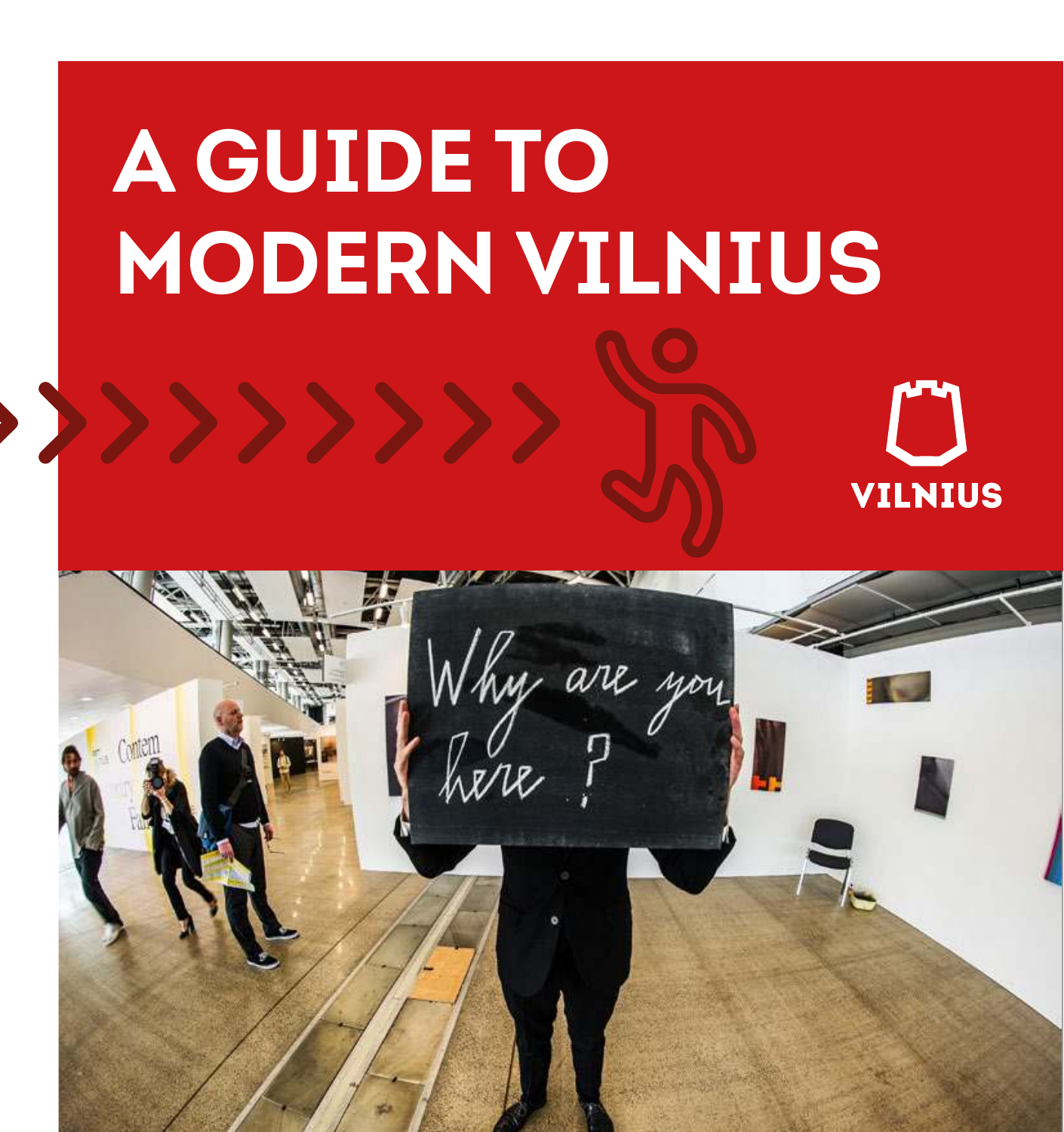**Beautiful Baroque architecture, narrow Old Town streets and centuries-old history are not the only things Vilnius is famous for. Vilnius is also renowned for its modern urban architecture, contemporary cultural scene and world-class talents. Given this, it is worth taking a more observant walk through the city's streets to discover some of its greatest modern art treasures, familiarise yourself with Lithuanian and global art trends, find like-minded people to have a good time with, and get inspired by new ideas. This guide offers a glimpse into Vilnius' most beloved contemporary places of art and will also acquaint you with some of the more unconventional areas. Where are you going today?**







## **1. OPEN GALLERY**



#### **Vytenio g. 50, www.menufabrikas.lt, +370 656 28206**

This unique free open-air art gallery has helped revive a previously abandoned urban area. Open Gallery's industrial environment exhibits work by both Lithuanian and foreign artists: murals on factory walls, installations, sculptures, performances, and non-commercial films are all presented in a new way. With urban culture on full display, the industrial image of Vilnius is being revived.

Art is everywhere; from the rooftops to the dungeons – the factory has become a cultural centre of gravity for residents and tourists alike. Open Gallery is open to all; non-traditional excursions are held here, light installations are both functional and complimentary, and rooftops are used as platforms for exposures. Permanent exhibitions are interspersed with works of street artists and installations. The LOFTAS art gallery and its environment are filled with the latest works of renowned artists, giving Lithuania's capital an unprecedented place in which to reveal itself.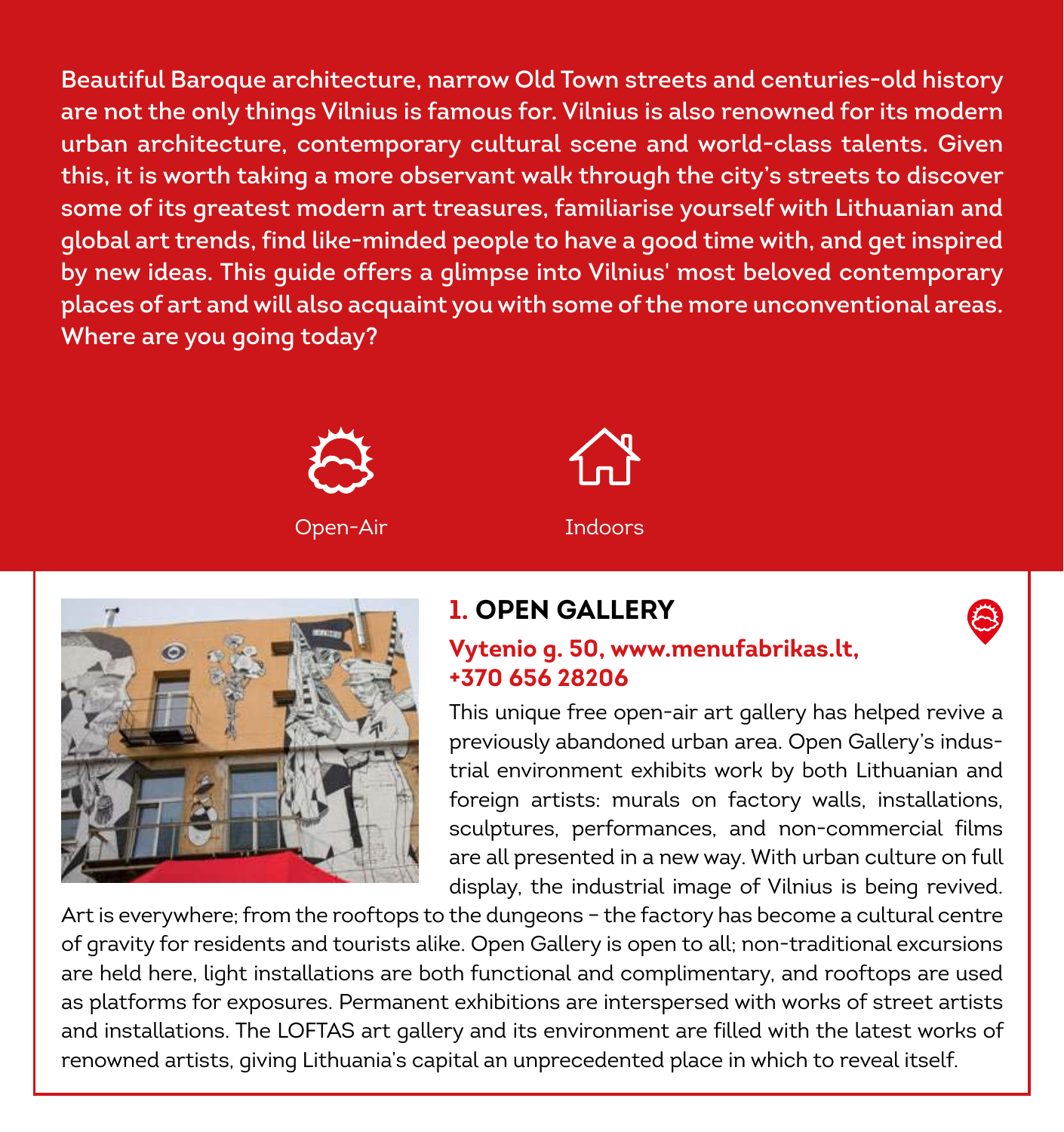



## **2. SAMUEL BAK MUSEUM**

## **Naugarduko g. 10, www.jmuseum.lt, +370 5 2120112, I-IV 10:00 – 18:00, V, VII 10:00 – 16:00**

A special place for the study of Litvak heritage with more than 100 works gifted by Samuel Bak, who lived in Lithuania in his earlier years. The exposition also features the 19th century book of the Vilnius Jewish community, which the now 85 year-old Bak painted while living in the Vilnius ghetto. The world-renowned artist decided to found this museum named after himself in his native Vilnius. For 70 years, the creative path of Samuel Bak involved a kind of character language and style called allegorical realism. In the paintings you can see parts of Vilnius that were important to the artist and everyday life in the ghetto. The video guide provides a good understanding of the famous artist's work, which is full of metaphors, and you can also read the artist's biography. There is an educational workshop about the artist and the heritage of Jews in Vilnius for adults and children. The museum won the audience award at the Tendencijos 2018 competition in the public interior category.

#### **Short biography:**

Born in Vilnius on 13 August 1933 1940-1944: During Nazi occupation he was held in the ghetto, imprisoned in a labour camp and hid in a monastery

1942: Created the first exhibition of his drawings in the Vilnius ghetto

1945-1948: Lived in a camp for immigrants in Germany and studied art in Munich

1952: Studied at the Becalel Art School in Israel

1993: Settled in Weston, Massachusetts, USA

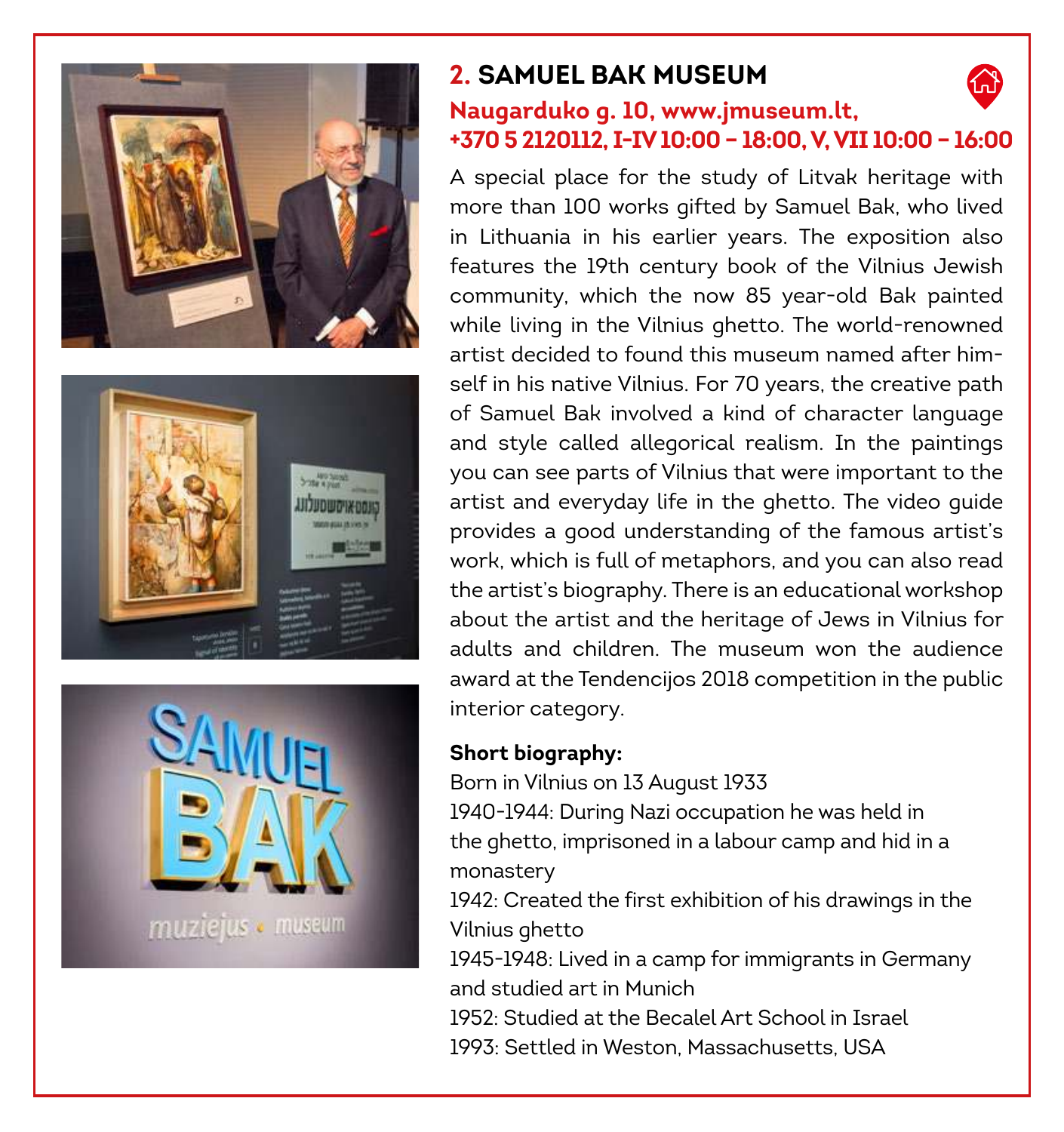



## **3. MO MUSEUM**

## **Pylimo g. 17, www.mo.lt, +370 609 83764, I, III, VI, VII 10:00 - 20:00, V 10:00 - 22:00**

The MO Museum is the city's newest museum, having over 4,500 works of contemporary Lithuanian artists from 1960 to the present. This vibrant and active cultural environment, which invites visitors to discover the work of 200+ Lithuanian artists, is a gift to the city from patrons of the arts Danguolė and Viktoras Butkus. The museum offers a great opportunity to get to know Lithuanian art in a modern setting. The MO museum is also one of the city's most ambitious contemporary architectural projects. Designed by the architect Daniel Libeskind, the museum is itself a work of art. It invites people to come together and spend time surrounded by art, to feel art from the inside. The sculptural garden, with terraces uniting public spaces, creates a diverse and inviting environment. The ensemble promotes the idea of meaningful leisure and gathers an active society of art lovers. The museum is full of space for communication, where you can feel like a part of the art. There is also a library and a reading room, a shop and a café. Educational events, regular film sessions and discussions are also held here.

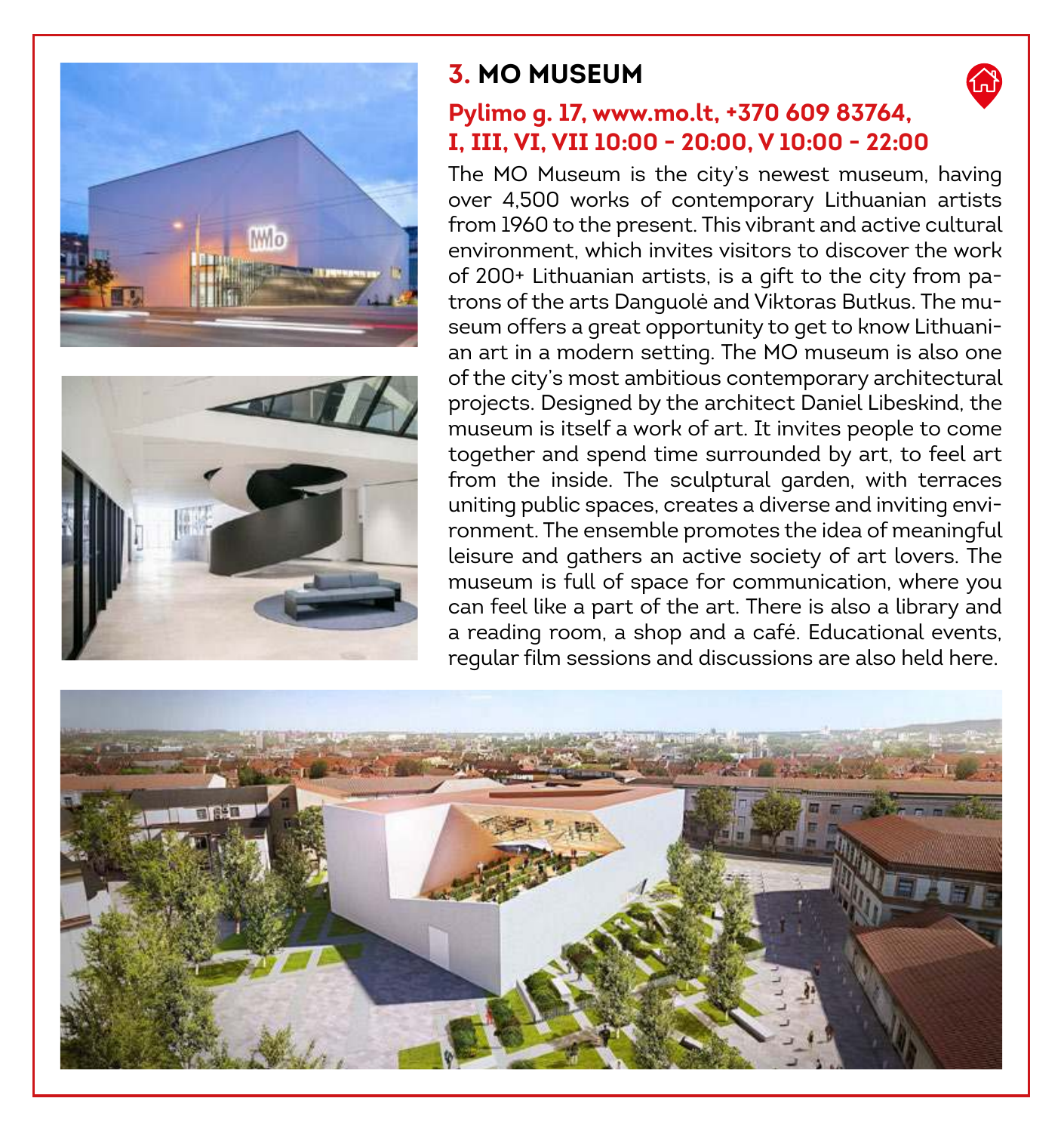

## **4. CONTEMPORARY ART CENTRE**

### **Vokiečių g. 2, www.cac.lt, +370 5 2608960 II–VII 12:00 – 20:00**

The largest contemporary art centre in the Baltic countries, the CAC stimulates the development of modern Lithuanian art and integration into the global context, presents new modern art trends to society, initiates new projects, and hosts travelling exhibitions. This modernist building hosts the latest and most relevant art and retrospective exhibitions of art, music, dance,

fashion, animation and cinema of the 20th and 21st centuries. It is also home to the fluxus office of Mačiūnas, a cinema that devotes itself to the search of new types of self-expression in the medium, and an open informal reading room. Recently, the International Art Triennial of the Baltic countries, an event uniting contemporary creators from the Baltic countries, was hosted here. Each day of the event saw over 50,000 people visit the Contemporary Art Centre. The centre remains a special attraction, with new ideas from artists, curators and other participants of the process in the contemporary art world conceived and embodied here.



## **5. SCULPTURE PARK OF THE CONTEMPORARY ART MUSEUM**



#### **Vokiečių g. 2. I-VII 12:00 - 19:00**

When designing this modern art centre, architect Vytautas Čekanauskas wanted to create a sculpture park from the very beginning. The open-air garden unites spatial initiatives of artists, highlighting the integrity and completeness of the architectural ensemble – a valuable heritage site. Sculptures by artists Antanas Gerlikas, Donatas Jankauskas, Žilvinas Landzbergis, Mindaugas Navakas and Pakui Hardware are currently being exhibited here. The park also hosts events and film screenings in the summer.

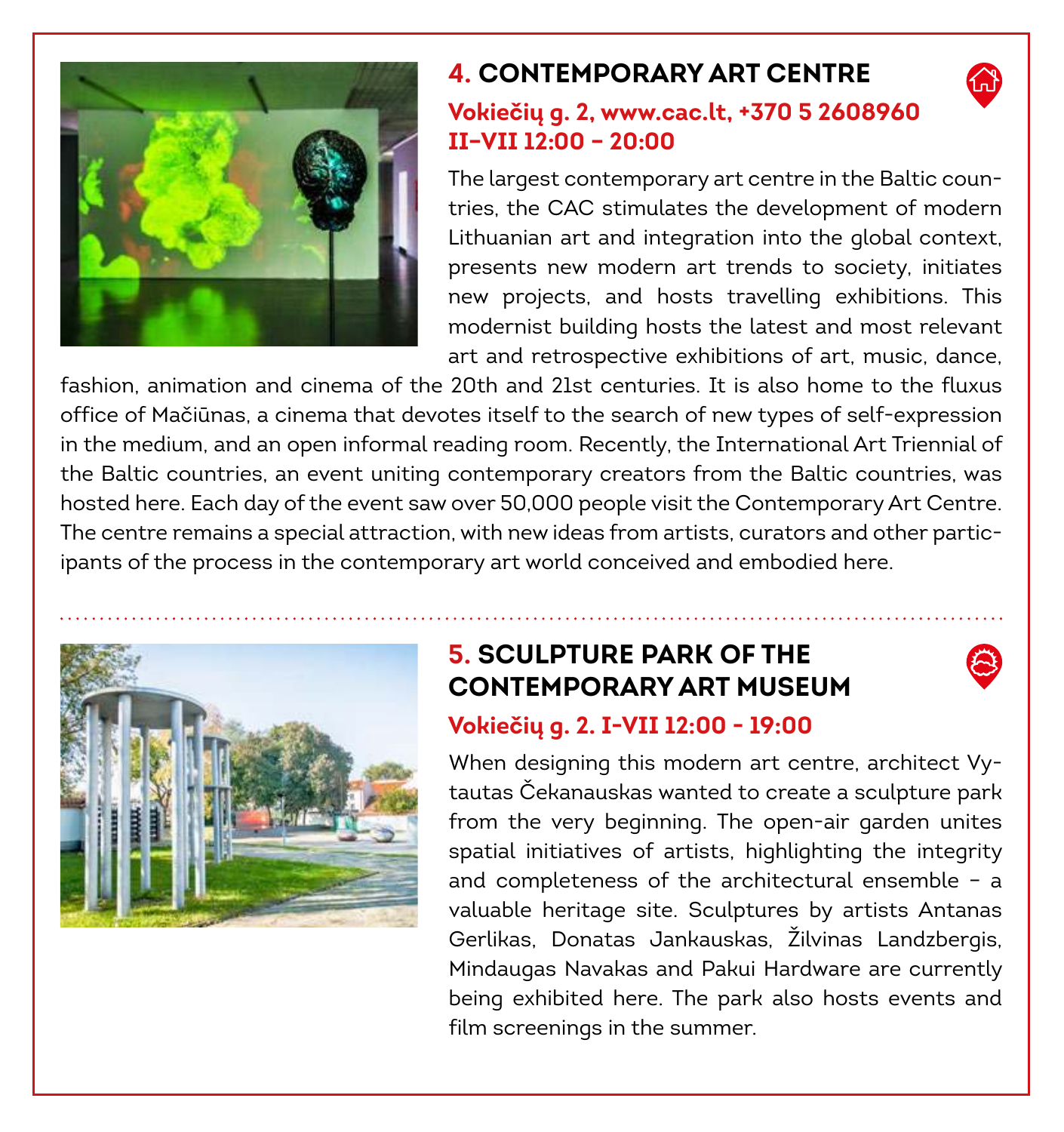

# **6. VARTAI GALLERY**



### **Vilniaus g. 39, www.galerijavartai.lt, +370 5 2122949, II-V 10:00 - 18:00, VI 10:00 - 16:00**

The largest private gallery in Lithuania presents diverse and modern art in its own way, and does not limit itself to one specific medium. The gallery hosts exhibitions of paintings, photographs, video and audio art, and even some concerts. If arranged in advance, visitors can take a guided tour of the exhibitions. The gallery represents the interests of artists from the Baltic countries on the international art scene.

# **7. PAMĖNKALNIO GALLERY**



#### **Pamėnkalnio g. 1, www.dsgalerija.lt, +370 5 2624552, II–V 10:00 – 18:00 VI 10:00 – 16:00**

The gallery, located at a busy intersection, has changed many times in the last 50 years, but one thing has survived; the works of Lithuanian artists. In this gallery with deep traditions, you can view artist and thematic exhibitions, and even purchase your favourite work.



# **8. GALLERY (AV17)**



## **Totorių g. 5, www.av17gallery.com, +370 617 52272, II–VI 12:00 – 19:00**

The gallery collaborates with well-known conceptual sculptors and jewellers. Much attention is paid to the presentation of creative studies of promising young artists. Informal meetings with artists, as well as lectures and creative workshops are held here. International exhibition exchange projects serve to broaden the understanding of contemporary art and invite visitors to look deeper into the expansive world of art.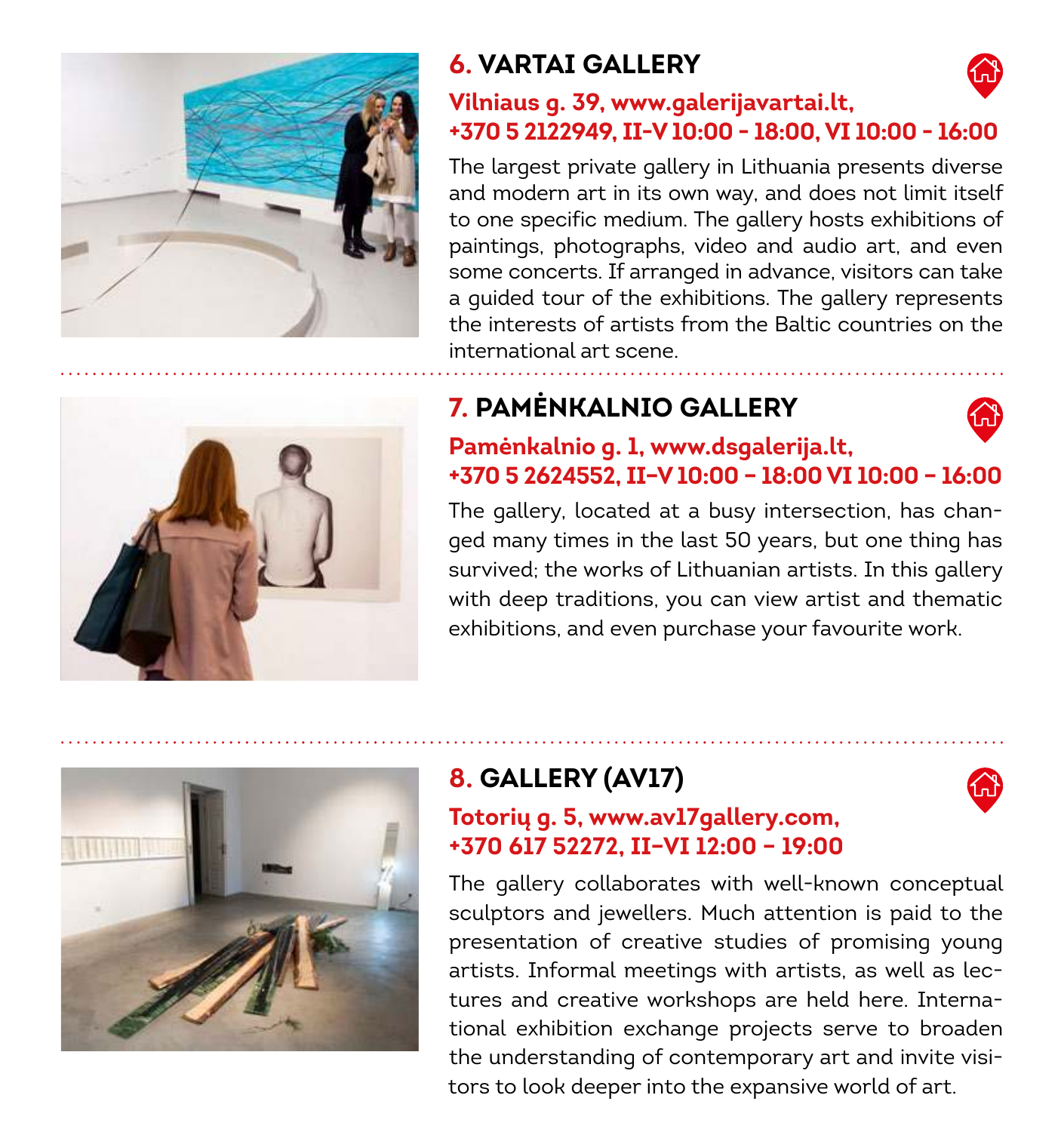

### **9. VILNIUS ACADEMY OF ARTS TITANIKAS EXHIBITION HALL Maironio g. 3, www.vda.lt/titanikas, +370 5 2100136, II-VI 12:00 - 18:00**



The Academy of Arts' Vilnius Museum exhibition hall is where students, graduates, teacher exhibitions, creative workshops and conferences often find shelter. Experimental winds are constantly raging here: works from participants in the 'Prize for a Young Artist' and 'Prize for a Young Designer' contests are exhibited here, performances are held, and young foreign artists are invited to practice their crafts and exhibit their works.



# **10. LITERATŲ STREET**

Poet Adomas Mickevičius used to live at the beginning of what is now commonly known as Literatų Street. Today, some 200 works of Lithuanian and foreign artists adorn the walls and pay homage to Lithuania's literary pioneers. The effigies are made of metal, wood, glass and other materials: each one a gift to a literary master, chosen by the artists themselves. Today Literatų Street is one of the most delightful city streets, becoming an unconventional gallery, the appearance of which changes several times a day.



## **11. PROJECT SPACE "EDITORIAL" Latako g. 3, +370 655 93347**



A community of modern art lovers that serves as a platform for experimental artists and audience interactions. The space is also home to the editorial offices of Artnews.lt and Echo Gone Wrong; exhibitions of young Lithuanian and foreign artists; and group explorations into the challenges of contemporary life and other philosophical topics. Visits must be arranged in advance.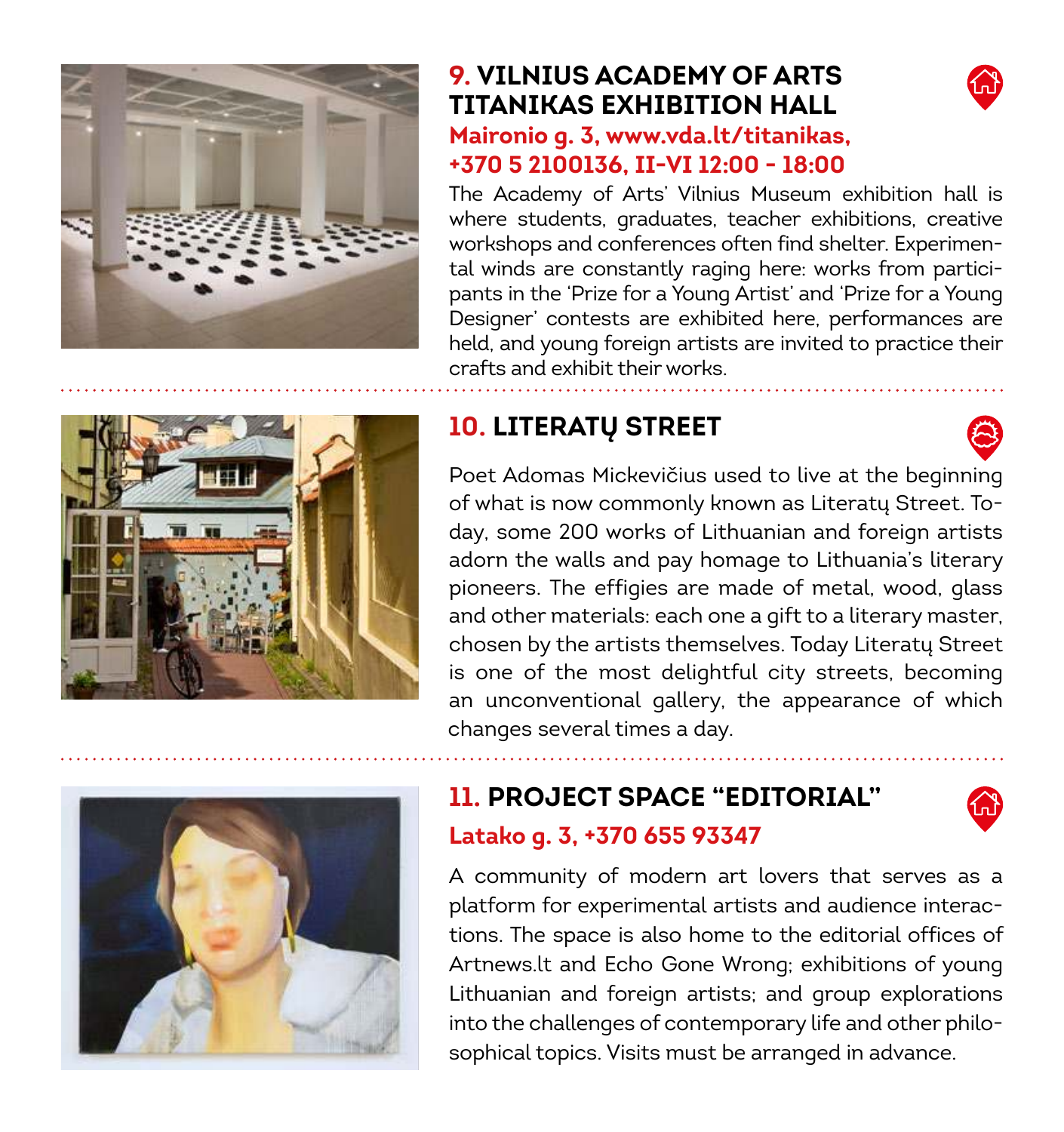

# **12. UŽUPIS ART INCUBATOR**



#### **Užupio g. 2, www.umi.lt, +370 622 75805, I-VII 10:00 - 18:00**

Inspired by the unique spirit of Užupis, the Art Incubator is the first of its kind in the Baltic States, inviting artists and visitors to engage in dialogue focused on art. A creative revolution is underway in this house and its adjacent garden by the Vilnelė River, with artists from around the world working here and community life in full swing. Modern works are born in this informal setting, and the garden, which is decorated with installations and sculptures, is itself an open-air gallery.



## **13. JONAS MEKAS CENTRE OF VISUAL ARTS**



### **Malūnų g. 8, www.mekas.lt, +370 614 78470, II–V 12:00 – 18:00, VI 12:00 – 16:00**

Užupis has the third-largest collection of Fluxus pieces – an artistic movement that emphasises the artistic process over a finished product. In addition to sharing artwork by Jurgis Mačiūnas and Jonas Mekas, the exhibition also introduces new creators of cinema, video and computer art. This is a centre where young artists find a place for themselves; the art here is living, created now, and might someday be considered avant-garde.



# **14. TARTLE**

## **Užupio g. 40, www.tartle.lt, +370 5 2477724**

One of the most significant private art collections in Lithuania is also home to the largest collection of paintings about Vilnius, as well as sculptures, old maps of the Grand Duchy of Lithuania and Poland, historical graphic works, and one of the first books published in Lithuanian – Postilė by Jonas Bretkūnas. The centre, founded by Rolandas Valiūnas, is dedicated to Lithuanian heritage and introduces the country's history through the prism of art. Visits must be arranged in advance.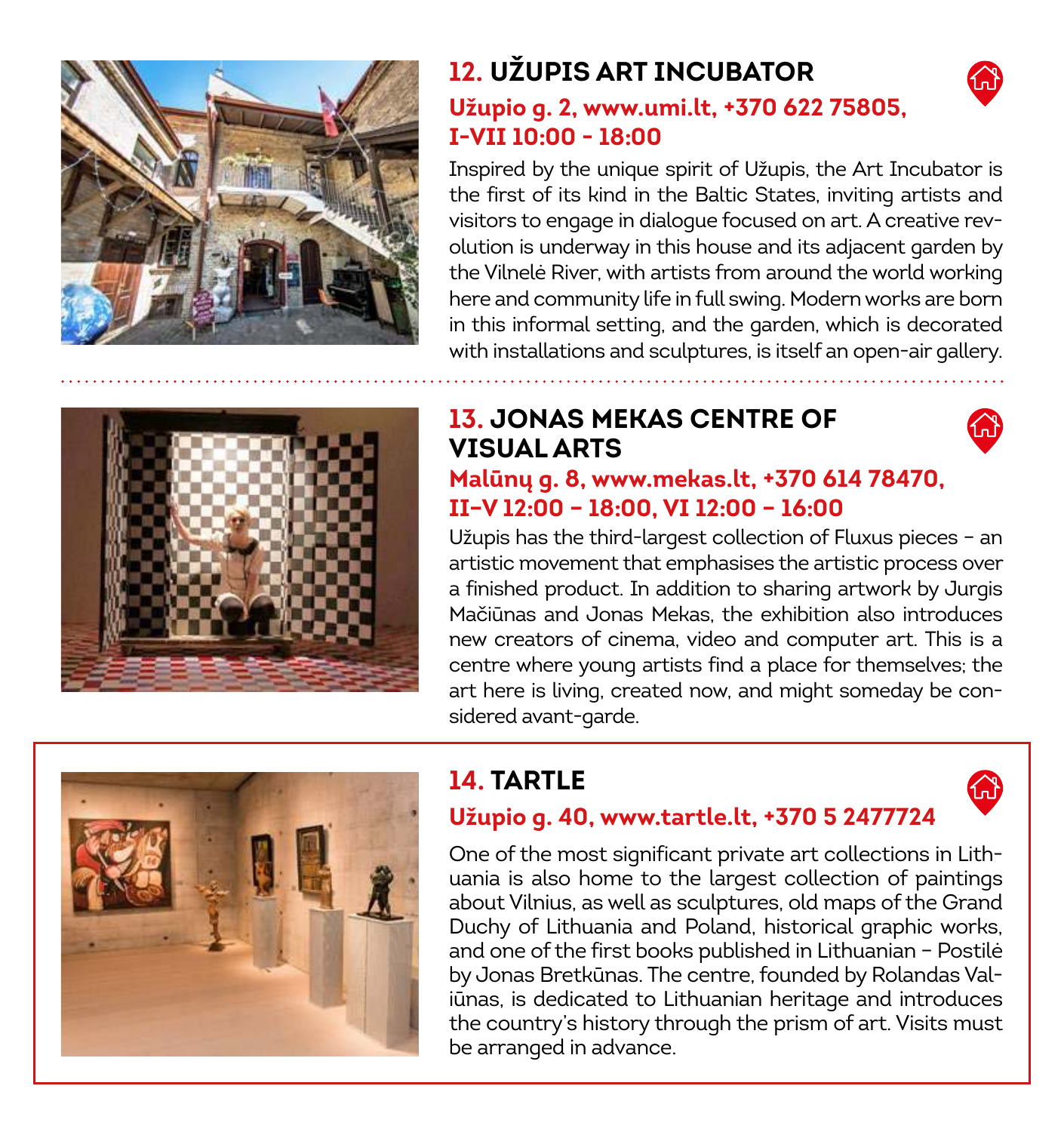

## **15. NATIONAL ART GALLERY Konstitucijos pr. 22, www.ndg.lt, +370 5 2195960, II, III, V, VI 11:00 – 19:00, IV 12:00 – 20:00, VII 11:00 – 17:00**

The first multifunctional centre of culture and arts opened after the restoration of Lithuania's independence, and the largest art gallery revealing the links of Lithuanian art with the culture of other countries and nurturing a culture of understanding visual art. Built in 1980 by Lithuanian architects Gediminas Baravykas and Vytautas Vielius, the National Art Gallery has since been renovated. Today, it is an excellent example of late Lithuanian modernist architecture. The permanent exhibition presents contemporary Lithuanian art of the 20th and 21st centuries, including sculptures, drawings, photographs, objects, installations, and video art. This is an environment for active communication; viewers get acquainted with the permanent exhibitions, participate in cultural events, attend lectures and participate in educational programmes. It has hosted more than 46,000 exhibits, serves as the largest information archive of Lithuanian artists from the 20th and 21st centuries, and has a library with a reading room. The educational centre holds art classes, guided tours, lectures, and meetings with Lithuanian and foreign artists.



## **16. RUPERT CENTRE OF EDUCATION, RESIDENCE AND EXHIBITIONS**



#### **Vaidilutės g. 79, www.rupert.lt, +370 682 54 930, I-V 10:00 - 17:00**

This is a collaborative environment where unique art laboratories and open lectures, non-traditional contemporary art exhibitions, as well as video and films are shown. There are art projects and artists from around the world, and the centre's reading room is home to over 200 books on contemporary art.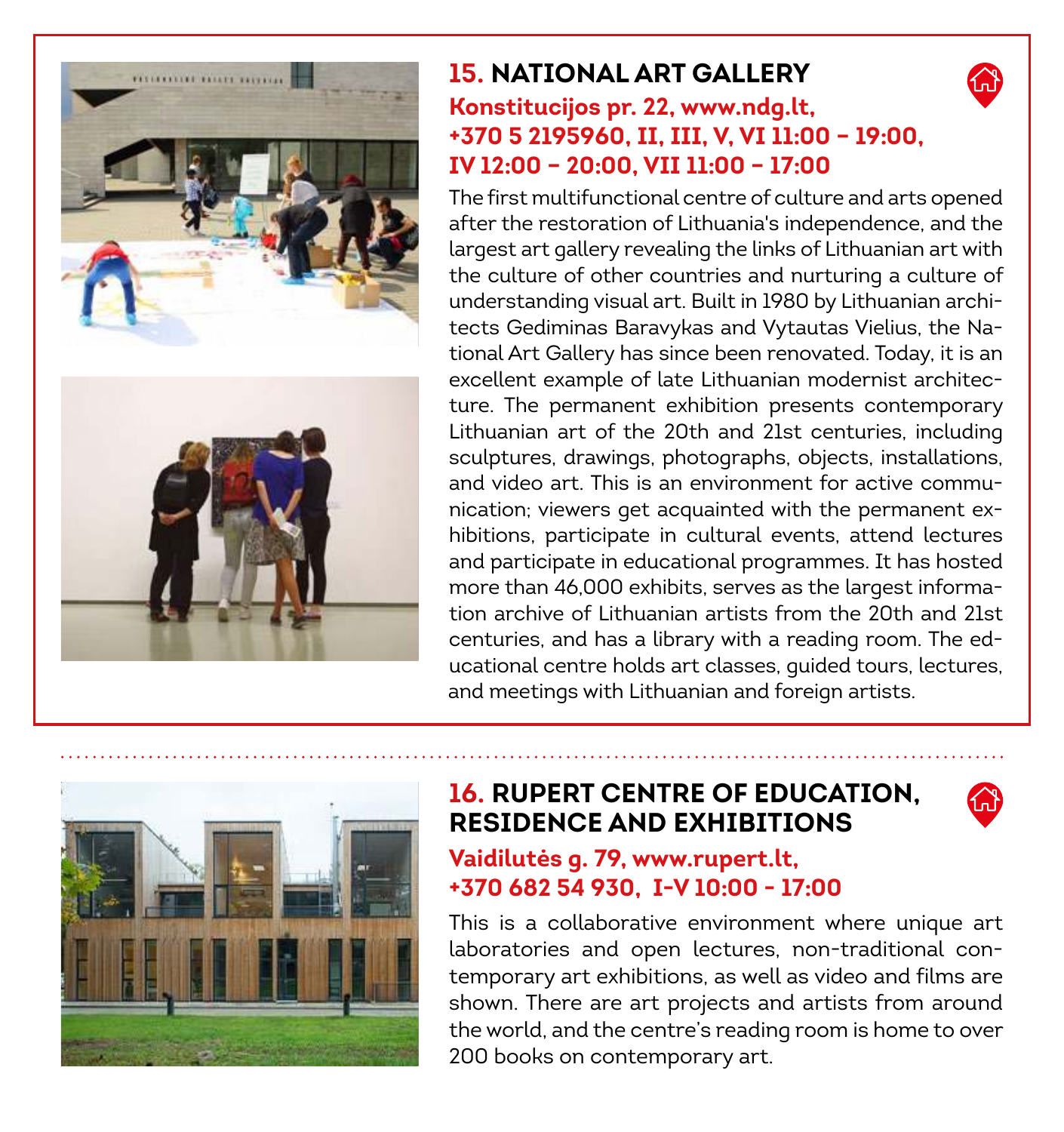

## **WHAT'S ON IN VILNIUS**

#### **January**

**International Light Festival** in Vilnius is a delightful event with light installations and light design inviting you take in the sights as well as participate. www.beepositive.lt

#### **March**

**Vilnius International Film Festival** is a special holiday for film lovers. It is the largest festival of its kind in Lithuania, screening the work of top cinematographers over a twoweek period. www.kinopavasaris.lt

#### **April**

**Open House Vilnius** is a weekend of open architecture where you can visit remarkable buildings that bear great importance for the city and are usually closed to the public. www.openhousevilnius.lt

#### **May**

**New Baltic Dance** is the largest international contemporary dance festival in the Baltic countries, representing new trends in the world of dance. www.newhalticdance.lt

**Design Week** is a special celebration for designers, full of creative workshops, exhibitions, discussions at conferences and new works. www.dizainosavaite.lt

#### **June**

**Art Vilnius International Contemporary Art Fair** is the largest art fair in Eastern Europe, gathering the best Lithuanian and foreign contemporary artists. www.artvilnius.com

**Meno celės** is an opportunity to get closer to the main workshops of Lithuanian artists and the works of Vilnius Academy of Arts graduates. www.vda.lt/meno-celes

**Night of Culture** is a one-night festival where the entire city is invited to enjoy artistic performances, concerts and culture after dark. www.kulturosnaktis.lt

**Novus Incubator of Music** is a delightful contest of musical talents representing the Baltic States, with concerts featuring upand-coming bands. www.menufabrikas.lt/novus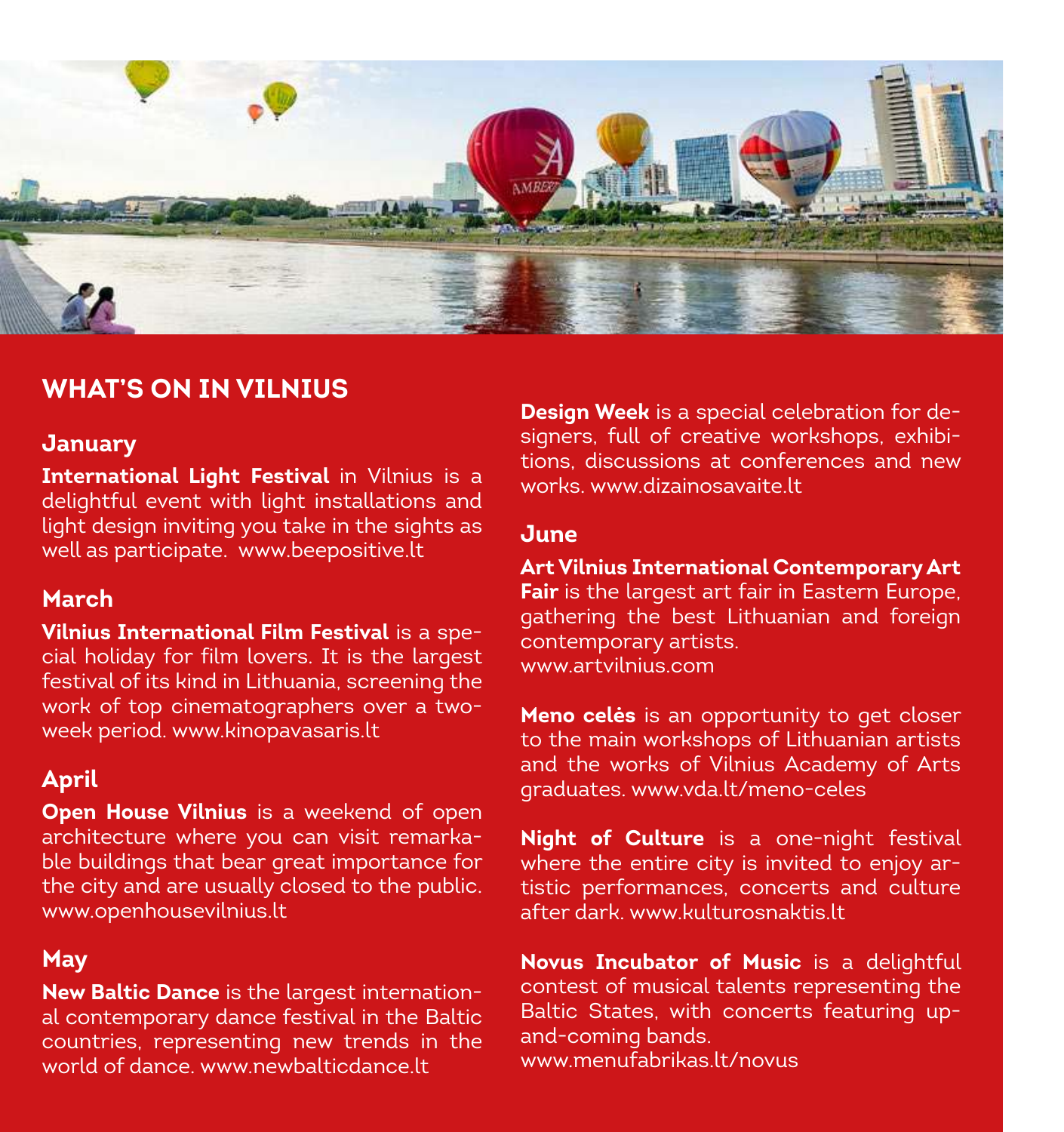**Museums Nights** is a special night when the city's museums open their doors to the public to introduce them to exclusive expositions – entrance to all events is free. www.muziejunaktis.lt

#### **September**

**Gallery Weekend**: Vilnius' galleries and art environments open their doors and delight with special exhibitions. www.letmekoo.lt

**Loftas Fest** is the only urban music and art festival in the Baltic countries offering music, open exhibitions, and nightly film screenings. www.menufabrikas.lt

**Vilniaus Fejerija International Fireworks Festival** is an amazing show of fireworks and lasers illuminating the sky above Vilnius. www.fejerija.lt

#### **October**

**Vilnius Sirenos International Theatre Festival:** the theatre season opens with a marathon of the latest premieres of modern Lithuanian and international performances. www.sirenos.lt

**Inconvenient Films** is an international festival of documentary films on human rights. It provides an opportunity to meet filmmakers, debate with film characters and human rights defenders. www.nepatoguskinas.lt

**Ahead**: this electronic music festival invites visitors to get acquainted with international electronic music projects and to understand the sounds behind the electronic phenomenon. www.vilniusfestivals.lt

#### **November**

**Gaida** is Lithuania's main and biggest contemporary music festival, and is open to music of all traditions, genres and geographic latitudes. www.vilniusfestivals.lt

**Scanorama** is the largest and brightest international cultural film event of the autumn season, representing the best and most recognised films in Europe. www.scanorama.lt